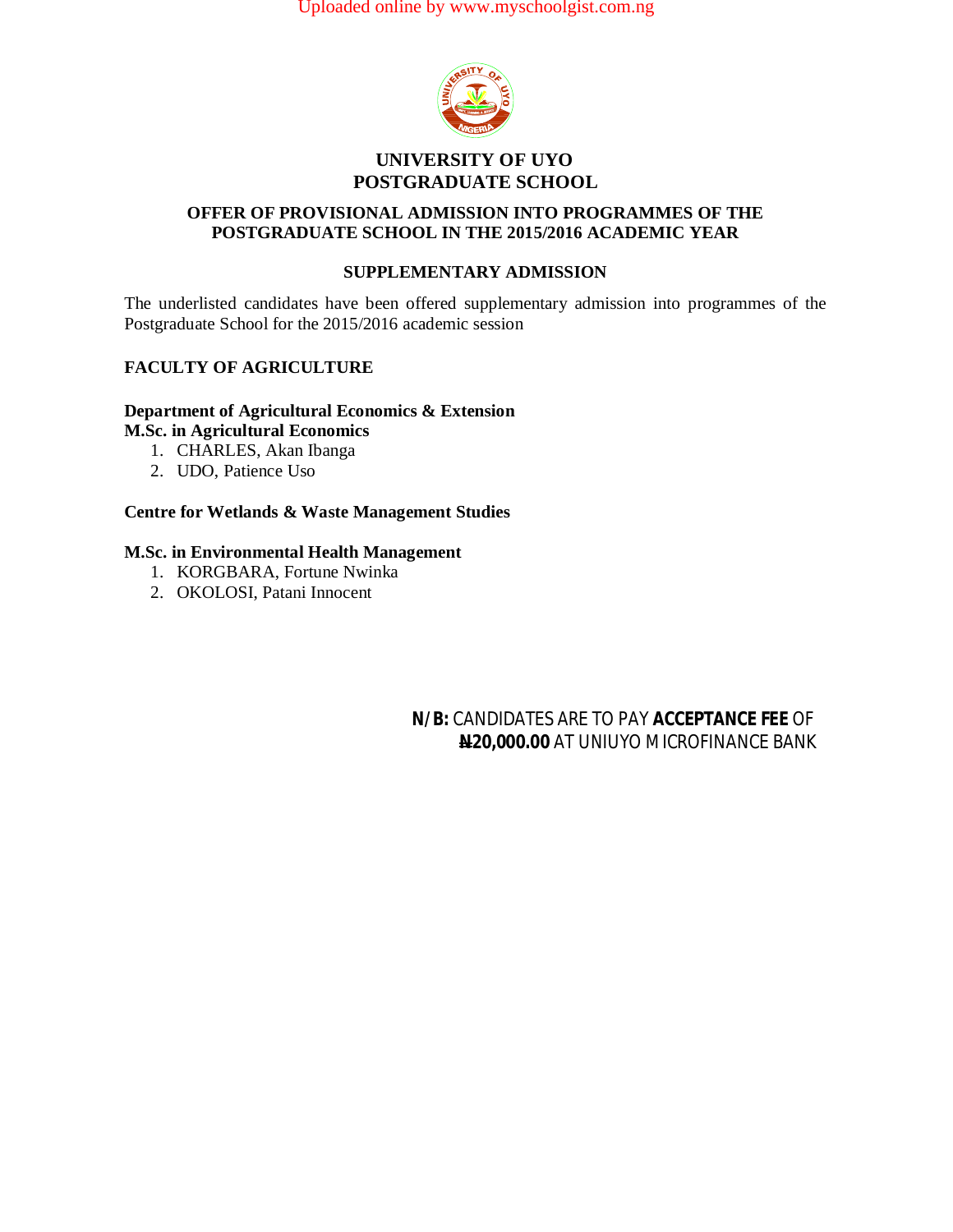#### **OFFER OF PROVISIONAL ADMISSION INTO PROGRAMMES OF THE POSTGRADUATE SCHOOL IN THE 2015/2016 ACADEMIC YEAR**

#### **SUPPLEMENTARY ADMISSION**

The underlisted candidates have been offered supplementary admission into programmes of the Postgraduate School for the 2015/2016 academic session

## **FACULTY OF ARTS**

#### **Department of Communication Arts**

## **M.A**

- 1. NODINIM, Florence Okon
- 2. ASUQUO, Rhoda Ekanem

## **Department of History & International Studies**

## **M.A**

- 1. OKEKE, Chiemela Adaku
- 2. UMOH, Victor Nsinam

## **Ph.D**

- 1. MARCUS, Macdonald Dan
- 2. NYECHE, Nelly-Matis Ndidi
- 3. UMANAH, Uwemedimo John

## **Department of Theatre Arts**

## **M.A**

- 1. OFFONG, Iboro Willie
- 2. ISONG, Charles Udo
- 3. ETUK, Asukwo Okon
- 4. SUNDAY, Stephen Godwin

## **Department of Linguistics and Nigerian Languages**

## **M.A**

- 1. JACOB, Imaobong Ime
- 2. ABASIENO, Ngozi Nancy

## **Department of Religious and Cultural Studies**

## **M.A**

1. JAMES, Solomon

## **Department of Philosophy**

## **M.A**

1. ESSIET, Cosmas Michael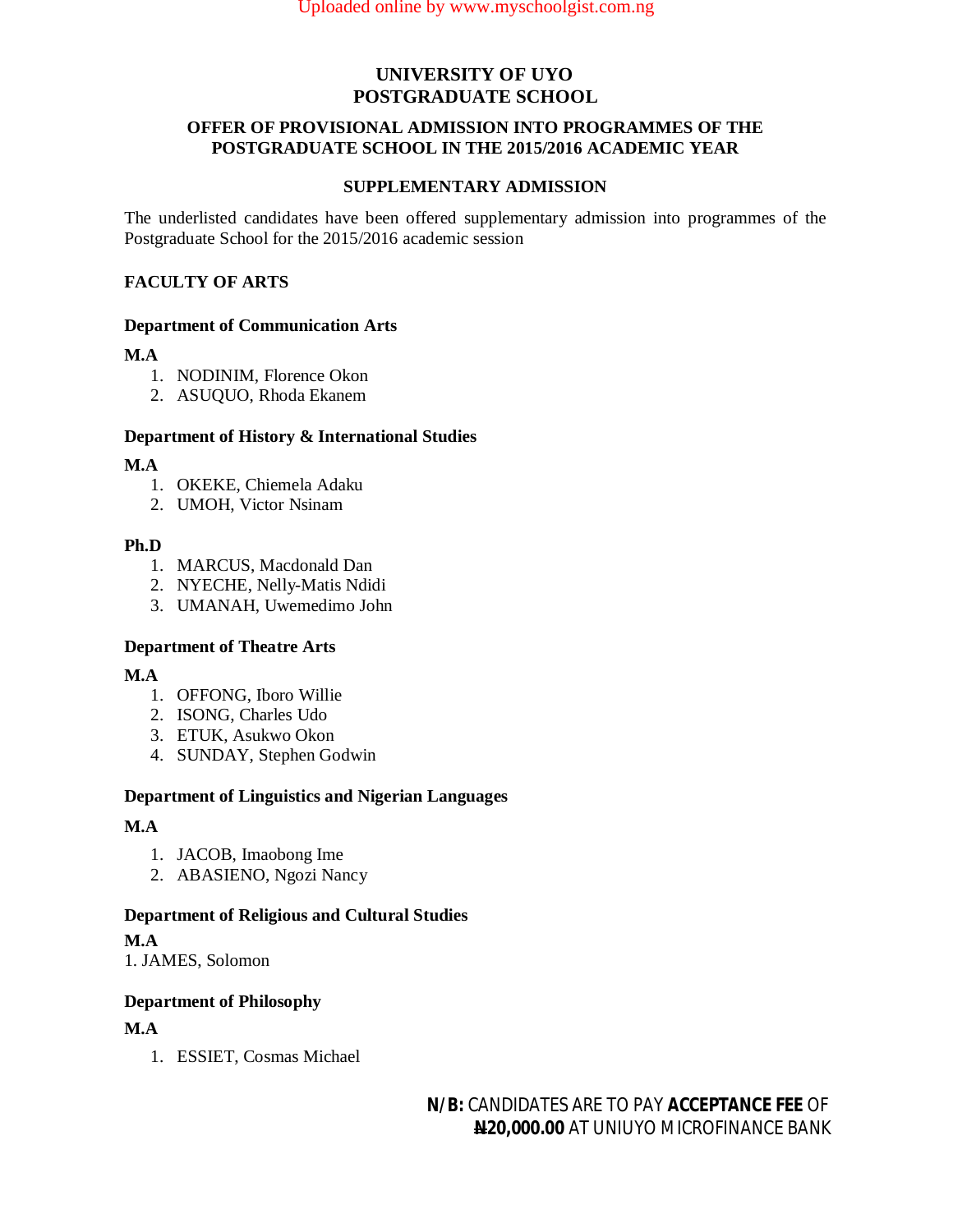#### **OFFER OF PROVISIONAL ADMISSION INTO PROGRAMMES OF THE POSTGRADUATE SCHOOL IN THE 2015/2016 ACADEMIC YEAR**

#### **SUPPLEMENTARY ADMISSION**

The underlisted candidate has been offered supplementary admission into programme of the Postgraduate School for the 2015/2016 academic session

## **FACULTY OF BASIC MEDICAL SCIENCES**

## **Department of Physiology**

**M.Sc.**

1. EDET, Ubong Augustine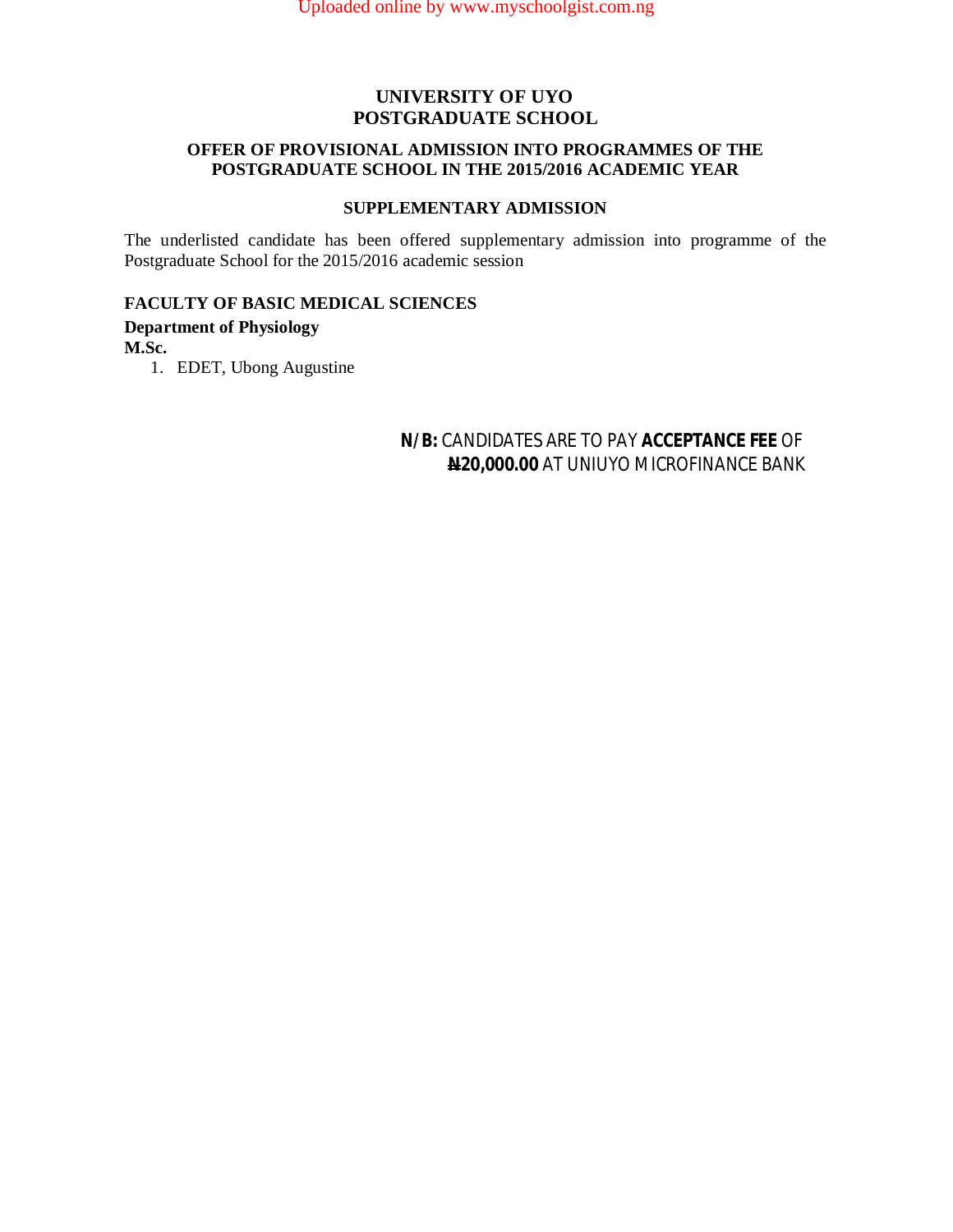#### **OFFER OF PROVISIONAL ADMISSION INTO PROGRAMMES OF THE POSTGRADUATE SCHOOL IN THE 2015/2016 ACADEMIC YEAR**

#### **SUPPLEMENTARY ADMISSION**

The underlisted candidates have been offered supplementary admission into programmes of the Postgraduate School for the 2015/2016 academic session

## **FACULTY OF BUSINESS ADMINISTRATION Department of Accounting**

#### **M.Sc.**

1. EZIKE, Nkemdiri Ihejieto

#### **Department of Banking and Finance**

#### **M.Sc.**

- 1. IKPE, Jacob Stephen
- 2. ATTAT, Ekemini Ufot

M.Sc in Insurance

1. BARRACK, Oyeindefa Dean

#### **Department of Marketing**

**M.Sc.**

1. TIAMIYU, Adekunle Jelili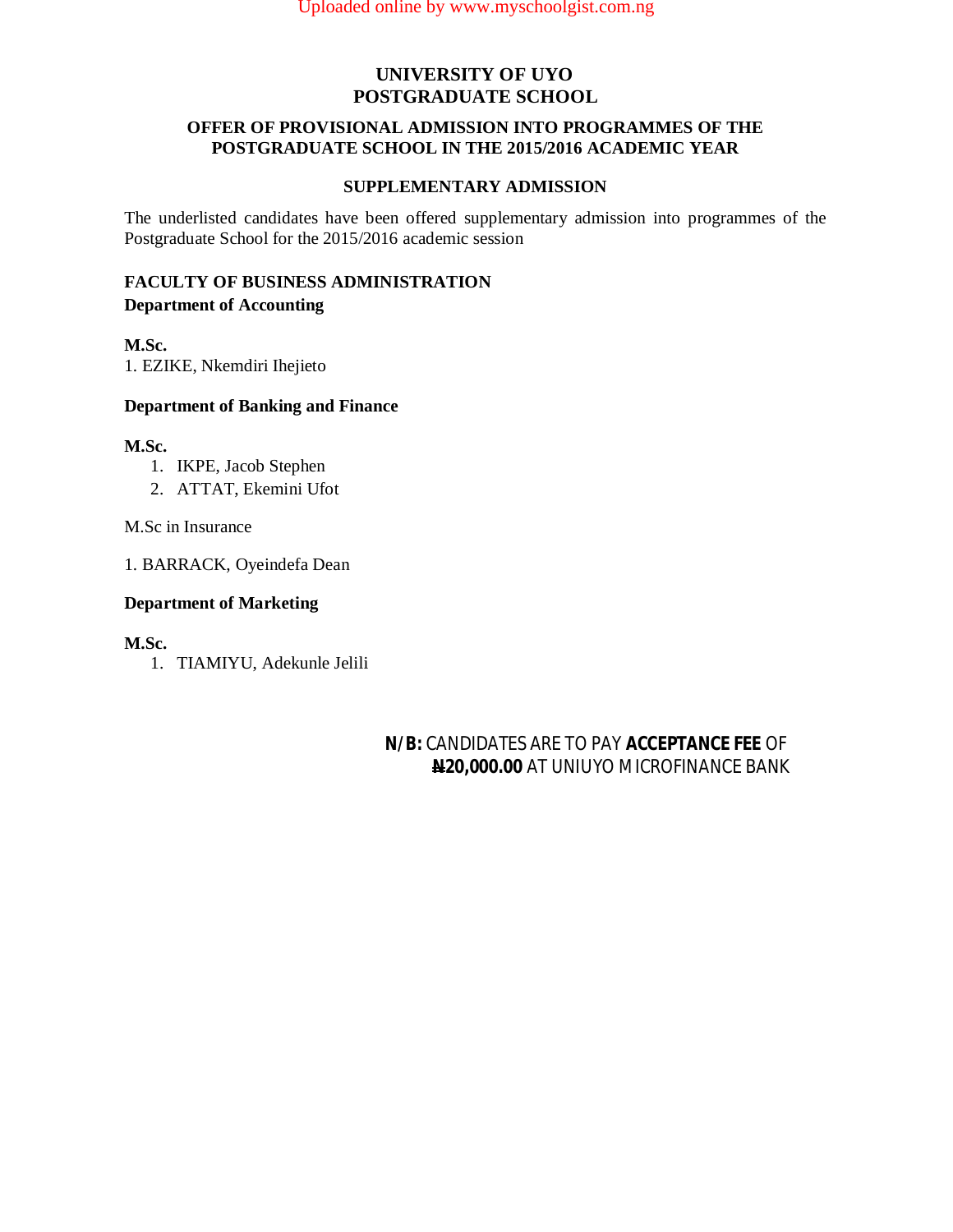#### **OFFER OF PROVISIONAL ADMISSION INTO PROGRAMMES OF THE POSTGRADUATE SCHOOL IN THE 2015/2016 ACADEMIC YEAR**

#### **SUPPLEMENTARY ADMISSION**

The underlisted candidates have been offered supplementary admission into programme of the Postgraduate School for the 2015/2016 academic session

## **FACULTY OF CLINICAL SCIENCES**

#### **Department of Medical Microbiology/Parasitology**

#### **M.Sc.**

- 1. IME, Bassey Okon
- 2. MATTHEW, Precious Chika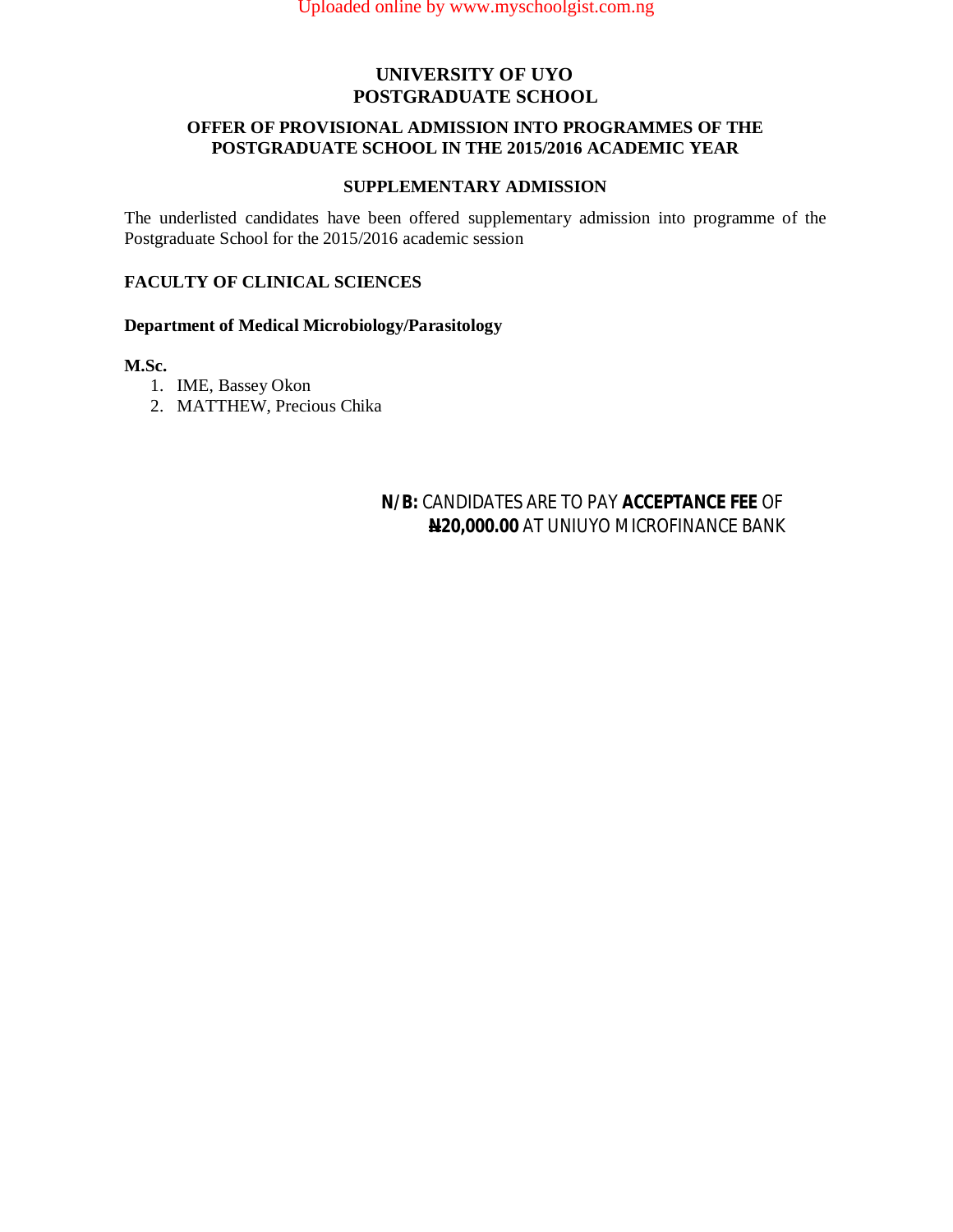#### **OFFER OF PROVISIONAL ADMISSION INTO PROGRAMMES OF THE POSTGRADUATE SCHOOL IN THE 2015/2016 ACADEMIC YEAR**

#### **SUPPLEMENTARY ADMISSION**

The underlisted candidates have been offered supplementary admission into programme of the Postgraduate School for the 2015/2016 academic session

## **FACULTY OF EDUCATION**

#### **Institute of Education**

# **Postgraduate Diploma in Education (PGDE)**<br>1. Awajiogak, Awajiogak

- 1. Awajiogak, Awajiogak
- 2. ABEL, Udeme Emmanuel
- 3. UDOH, Helen Effiom
- 4. WILLIAM, Daniel Akpan<br>5. AKPAN, Etido Edifon
- 5. AKPAN, Etido Edifon
- 6. IJEOMA, Daniel Chibuikem
- 7. EKPO, Idara Oscar
- 8. UDOH, Utipmfon Christopher
- 9. EKPO, Sebastian Pius
- 10. OBOT, Nsongurua Marcus
- 11. UDO, Elizabeth Okon
- 12. NWANORUE, Ezinne Queenette
- 13. NNANA, Ifiok Okon
- 14. NTEKOP, Usiereyo Cosmas
- 15. UDOFIA, Ekan Allen
- 16. ANIEDU, Gloria Innocent
- 17. IKOT Nkereuwem John
- 18. UMOH, Nkutmfon Itoro
- 19. UMOH, Ndifreke Linus
- 20. EKON, Christopher Akpan
- 21. IYAHAKWA, Eteka Etim
- 22. AKPAN, Idongesit Edem
- 23. OKON, Abasiama Peter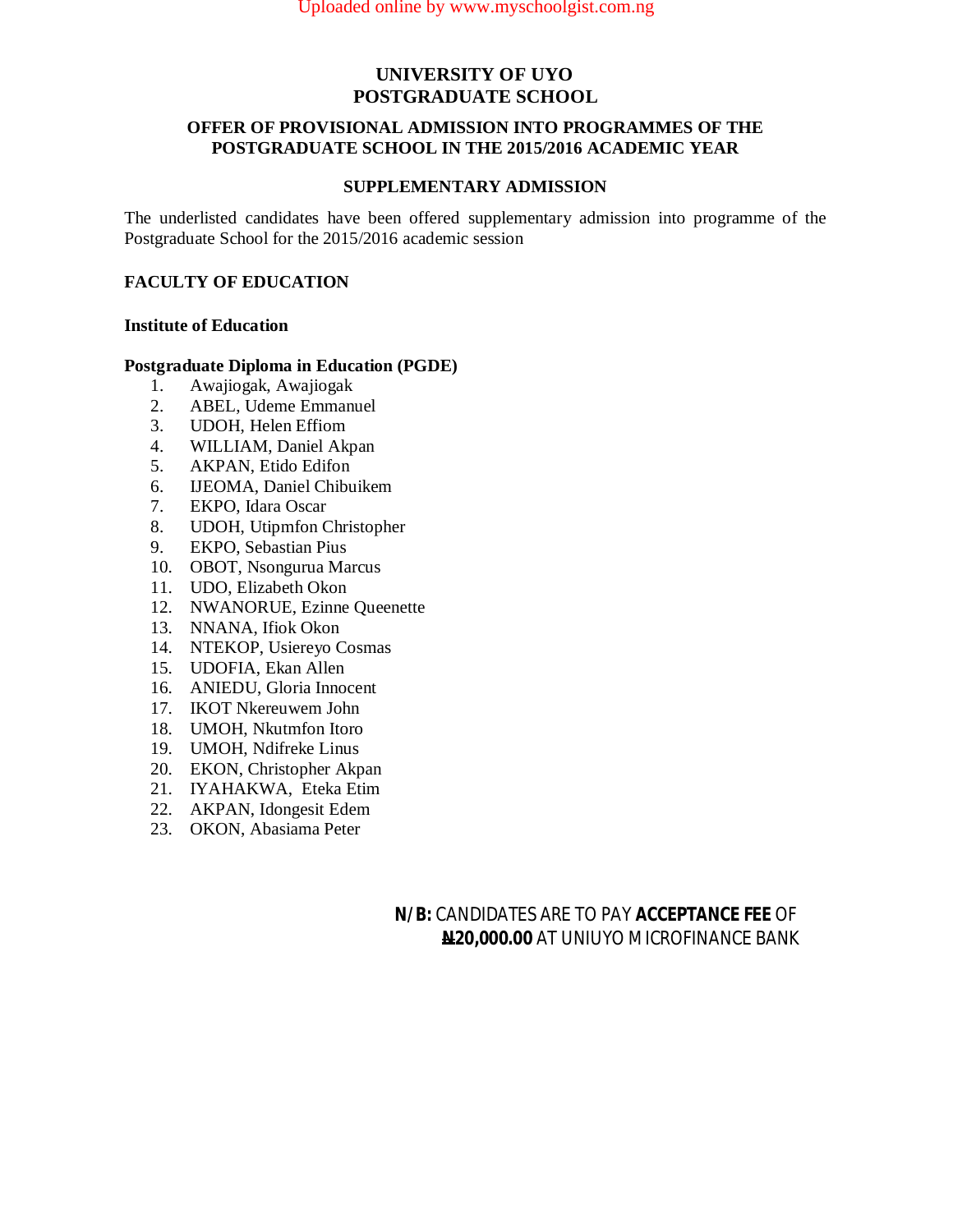#### **OFFER OF PROVISIONAL ADMISSION INTO PROGRAMMES OF THE POSTGRADUATE SCHOOL IN THE 2015/2016 ACADEMIC YEAR**

#### **SUPPLEMENTARY ADMISSION**

The underlisted candidates have been offered supplementary admission into programmes of the Postgraduate School for the 2015/2016 academic session

## **FACULTY OF EDUCATION**

#### **Department of Educational Foundations, Guidance and Counselling**

#### **M.Ed in Sociology of Education**

- 1. MICHAEL, Chinyere Joy
- 2. UDO, Ekemini Monday
- 3. OBOT, Eyaknno John
- 4. NYOYOKO, Edidiong Isidore
- 5. AKPAN, Emaekop Festus

#### **M.Ed in Educational Evaluation**

- 1. AKPAN, Miracle Usen
- 2. ETUK, Inemeno Sunday
- 3. INYANG, Sunday Emmanuel

#### **M.Ed in Guidance and Counselling**

- 1. UDO, Umo Johnson
- 2. ONOR, Sarah Samuel

#### **Department of Vocational Education**

#### **Ph.D in Business Education**

1. ADIZU, Eunice Ngozi

#### **M.Sc(Ed) in Agricultural Education**

1. ANANGABOR, Angela Victor

#### **M.Sc(Ed) in Business Education**

- 1. ASHIEN, Chekuma Emmanuel
- 2. UDOH, Ini-uwem Enefiok
- 3. AKPAN, Effiong Stephen

#### **M.Sc(Ed) in Computer Education**

1. ENYIE, Dorothy Daniel

#### **M.Sc(Ed) in Technical Education**

1. IDIONG, Ifiok Ime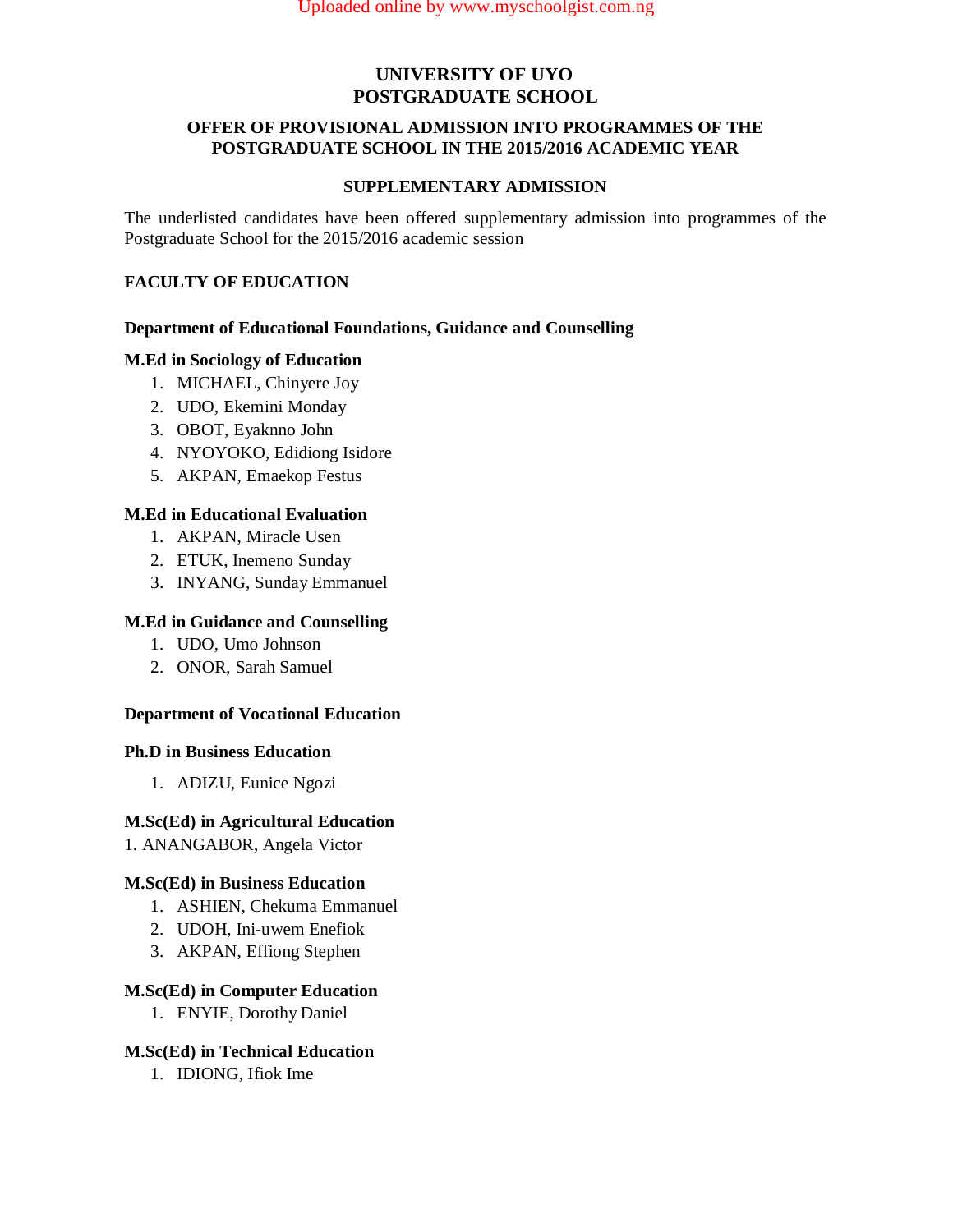#### Uploaded online by www.myschoolgist.com.ng

## **Department of Curriculum Studies, Educational Management and Planning**

#### **Ph.D in Educational Management and Planning**

- 1. EKONG, Ifiokobong Imaikop
- 2. AKPAETTE, Monday Markson

#### **M.Ed in Educational Management and Planning**

- 1. ATTAI, Joyce Alfred
- 2. VINCENT, Etiene Lambert
- 3. INYANGETTE, Ubong Marshall
- 4. SERQEANT, Helen Bassey
- 5. EDET, Folasade Otoabasi

#### **M.Ed in Curriculum Studies**

1. UDOH, Ekaette Effiong

#### **Department of Science Education**

#### **M.Sc(Ed) in Physics**

1. ITA, Ikpe Nduntuei

#### **Department of Early Childhood and Special Education**

#### **M.Ed in Early Childhood Education**

## 1. UMOH, Nsidibe Charles

## **Department of Educational Technology and Library Science**

## **Masters in Library and Information Science (MLIS)**

- 1. UCHENDU, Chinu
- 2. ATANDA, Lugman Ayanlola

#### **M.Sc(Ed) in Educational Technology**

1. EJIOGU, Obumneme Ignatius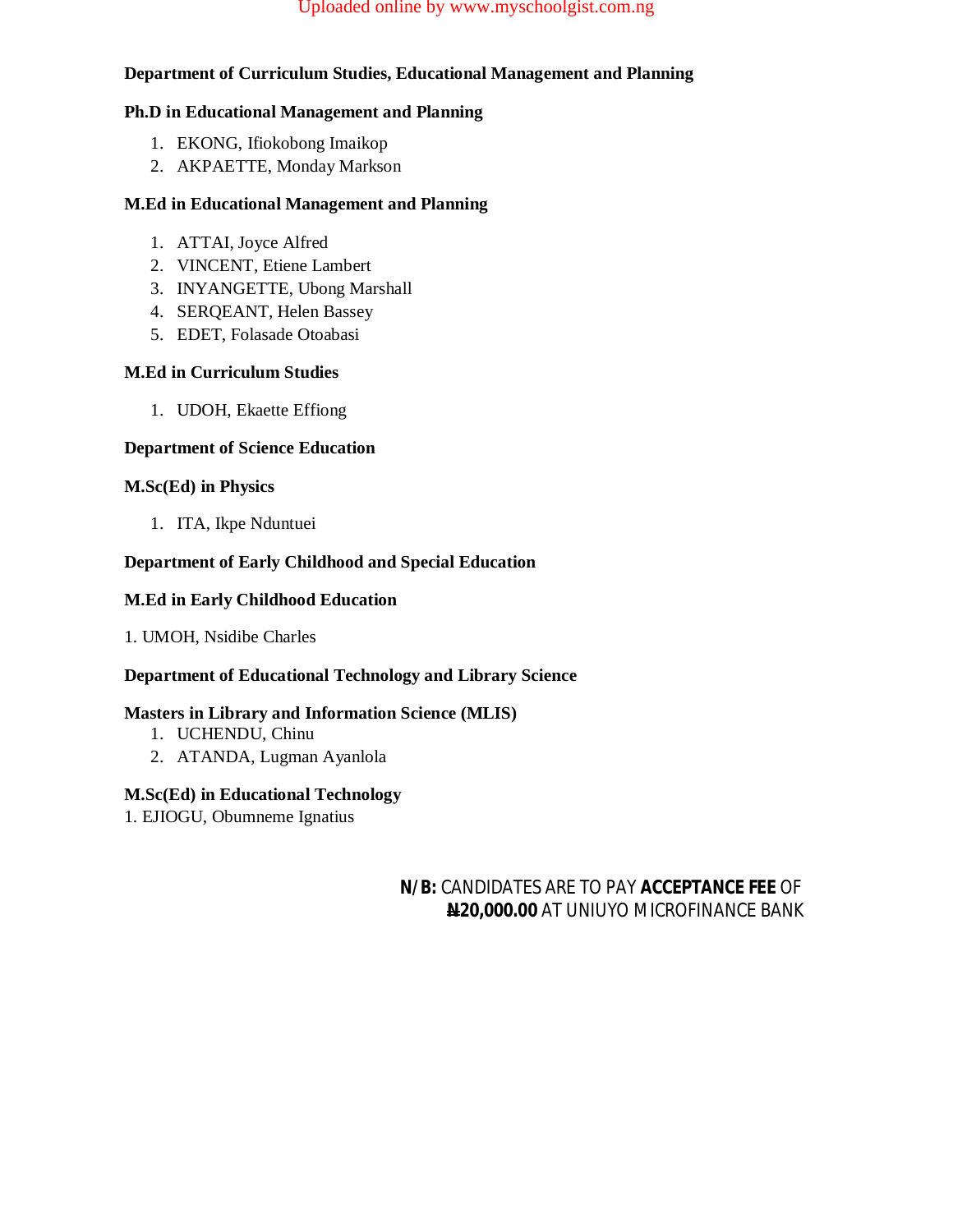#### **OFFER OF PROVISIONAL ADMISSION INTO PROGRAMMES OF THE POSTGRADUATE SCHOOL IN THE 2015/2016 ACADEMIC YEAR**

#### **SUPPLEMENTARY ADMISSION**

The underlisted candidates have been offered supplementary admission into programmes of the Postgraduate School for the 2015/2016 academic session

## **FACULTY OF ENGINEERING**

#### **Department of Agricultural and Food Engineering**

#### **Postgraduate Diploma (PGD) in Agricultural Engineering**

1. NDIYO, Essien Eyo

#### **M. Eng in Agricultural Engineering**

1. UMANI, Kingsley Charles

## **Department of Chemical and Petroleum Engineering**

#### **Postgraduate Diploma (PGD) in Petroleum Engineering**

1. NWAKAUDO, Nnaemeka Adabueze

#### **M. Eng in Petroleum Engineering**

- 1. SAMPSON, Ibinye Eteyin
- 2. NDUBUKA, Chinedu Ikena

#### **Ph.D. in Chemical Engineering**

1. OKAFOR, Innocent Ifeanyi

## **Department of Civil Engineering**

#### **M. Eng in Civil Engineering**

1. AKPAN, Bassey Charles

#### **Department of Electrical/Electronics & Computer Engineering**

#### **PGD in Electrical/Electronics Engineering**

- 1. UDOMA, Idiongo Udo
- 2. BASSEY, Bassey Anthony
- 3. OBOT, Emmanuel Archibong
- 4. ESSIEN, Sylvanus Effiok
- 5. SAMUEL, Ime Okon

#### **M. Eng in Electrical/Electronics Engineering**

1. NYOYOKO, Boniface Nyoyoko

## **Department of Mechanical Engineering**

## **M. Eng in Mechanical Engineering**

- 1. EKPO, Ekaette Monday
- 
- 2. AKPAN, Anthony Augustine **N/B:** CANDIDATES ARE TO PAY **ACCEPTANCE FEE** OF **N20,000.00** AT UNIUYO MICROFINANCE BANK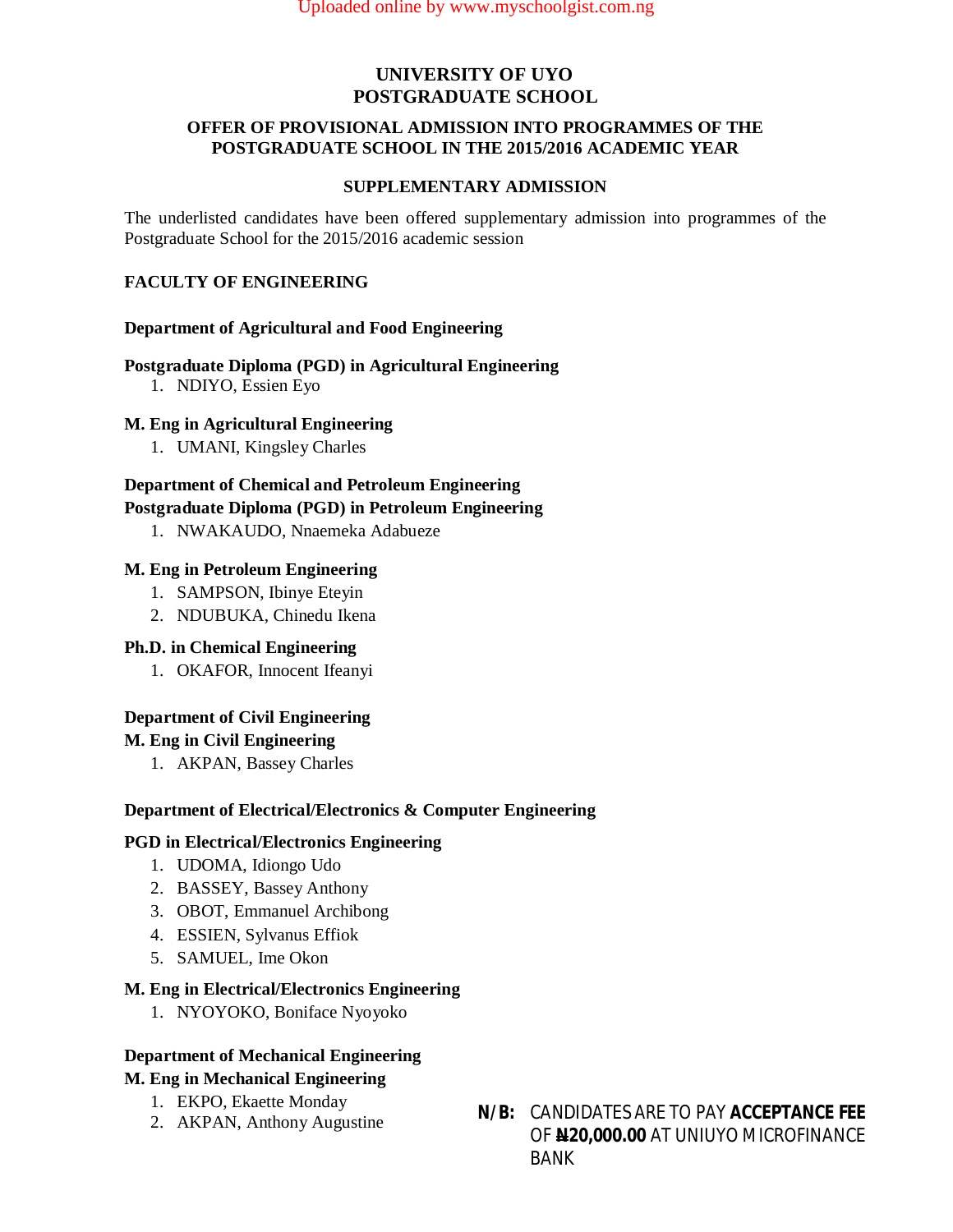#### **OFFER OF PROVISIONAL ADMISSION INTO PROGRAMMES OF THE POSTGRADUATE SCHOOL IN THE 2015/2016 ACADEMIC YEAR**

#### **SUPPLEMENTARY ADMISSION**

The underlisted candidates have been offered supplementary admission into programmes of the Postgraduate School for the 2015/2016 academic session

## **FACULTY OF ENVIRONMENTAL STUDIES**

## **Department of Architecture**

## **M.Sc.**

- 1. JOHN, Owaji-Onyi Marcus
- **2.** NYA, Nkereuwem Edet

#### **Department of Building**

#### **M.Sc. in Construction Management**

- 1. OWOEFIAK, Wilfred Osung
- 2. ODONI, Woyinifiemi Kelly
- 3. UDOFIA, Edwin Etim

## **Department of Fine & Industrial Arts**

#### **MFA**

1. UDOH, Monday Udoh

#### **Department of Estate Management**

## **M.Sc.**

1. EMA, Imo Ime

## **Department of Urban and Regional Planning**

## **Master of Urban and Regional Planning (MURP)**

1. AKPAN, Iniobong Nnah

#### **M.Sc. in Environmental Management**

1. UDO-EKPO, Blessed Effiong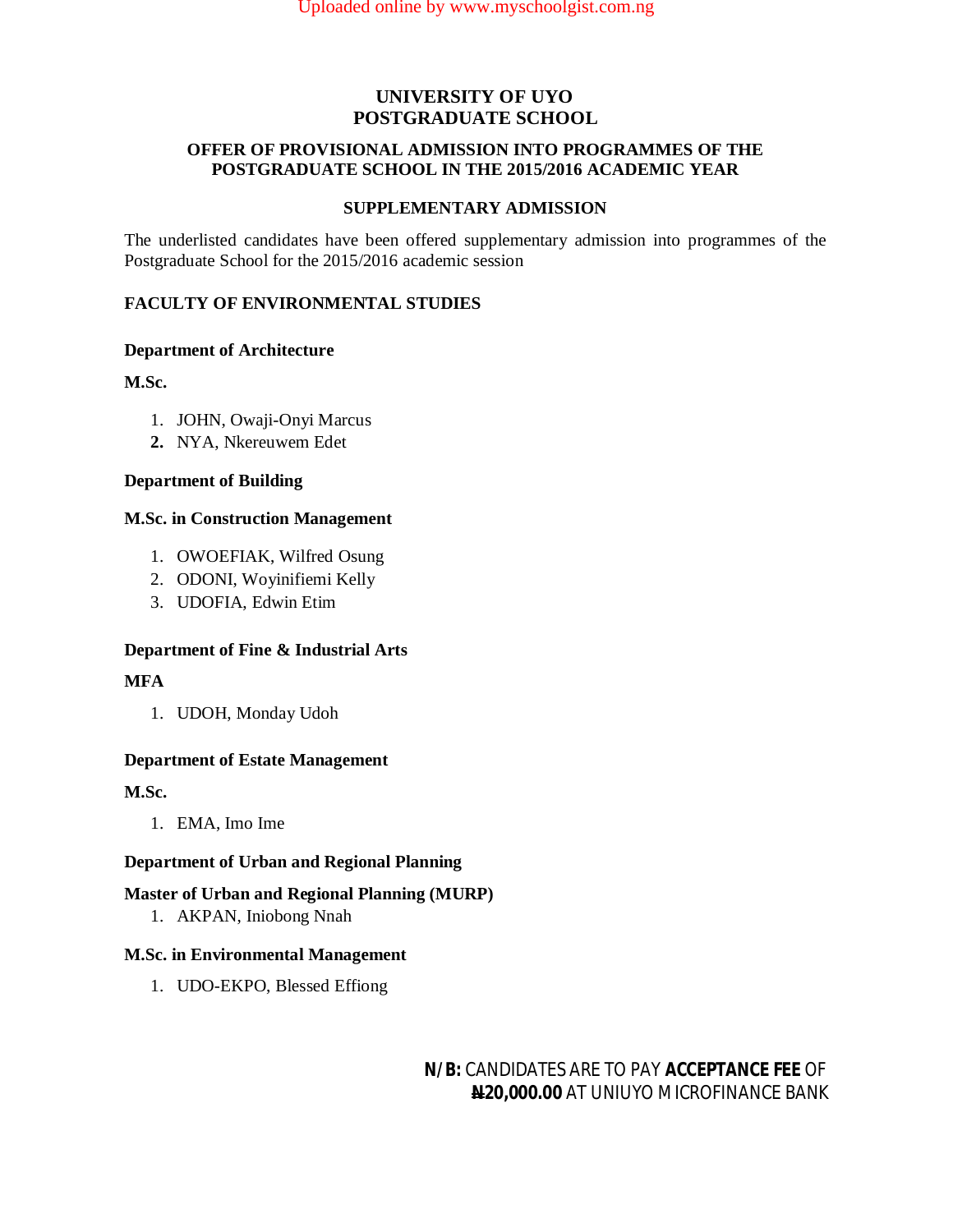#### **OFFER OF PROVISIONAL ADMISSION INTO PROGRAMMES OF THE POSTGRADUATE SCHOOL IN THE 2015/2016 ACADEMIC YEAR**

#### **SUPPLEMENTARY ADMISSION**

The underlisted candidate has been offered supplementary admission into programme of the Postgraduate School for the 2015/2016 academic session

#### **FACULTY OF LAW**

#### **LL.M**

1. UMOREN, Uduak Godwin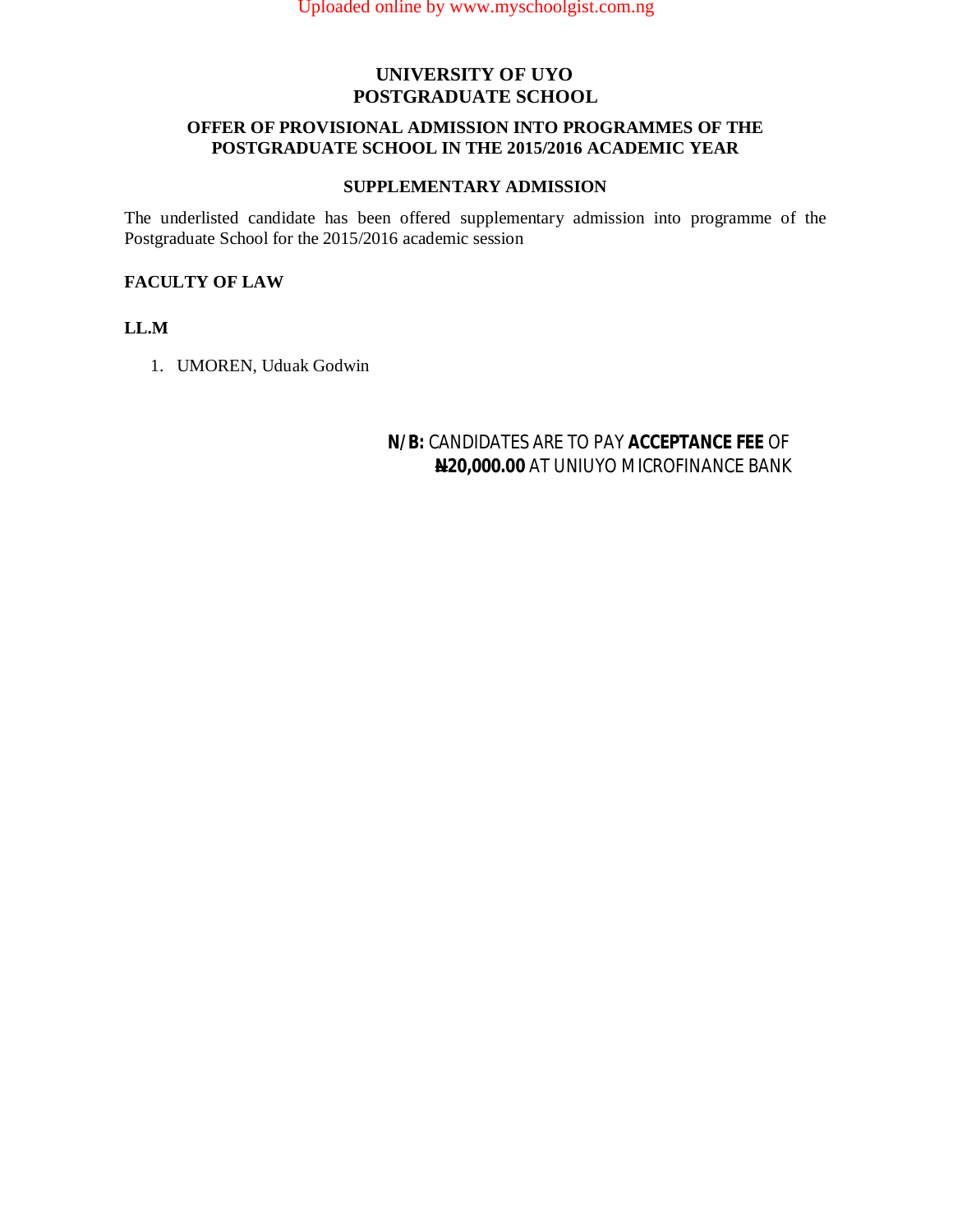#### **OFFER OF PROVISIONAL ADMISSION INTO PROGRAMMES OF THE POSTGRADUATE SCHOOL IN THE 2015/2016 ACADEMIC YEAR**

#### **SUPPLEMENTARY ADMISSION**

The underlisted candidates have been offered supplementary admission into programmes of the Postgraduate School for the 2015/2016 academic session

## **FACULTY OF PHARMACY**

**Department of Pharmacognosy & Natural Medicine** 

#### **Ph.D**

1. AJIBOLA, Dorcas Olajunioke

#### **Department of Pharmacology and Toxicology**

#### **Ph.D**

1. ESSIEN, Ini Ifiok

#### **Department of Pharmaceutics and Pharmaceutical Technology**

#### **Ph.D**

- 1. AKPOTU, Mark Ovuakporaye
- 2. UWAH, Timma Oto-Obong

#### **M.Sc**

- 1. ONWUBIKO, Chinaza
- 2. ALOZIE, Mfonobong Favour

#### **Department of Clinical Pharmacy and Biopharmacy**

#### **Ph.D**

1. LAWRENCE, Silas

## **M.Sc.**

- 1. OKOKON, Patience
- 2. ADBUKAREM, Jamiu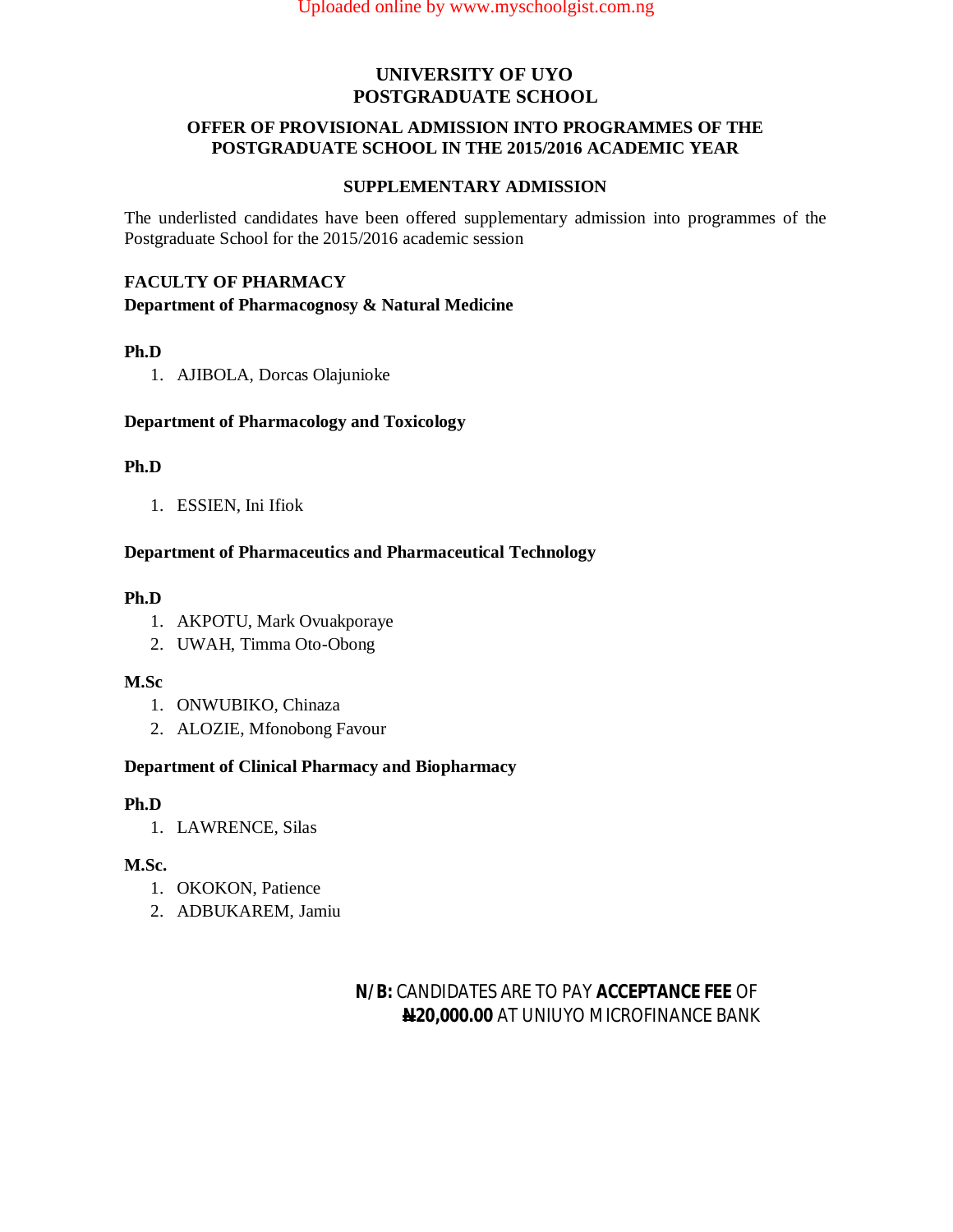#### **OFFER OF PROVISIONAL ADMISSION INTO PROGRAMMES OF THE POSTGRADUATE SCHOOL IN THE 2015/2016 ACADEMIC YEAR**

#### **SUPPLEMENTARY ADMISSION**

The underlisted candidates have been offered supplementary admission into programmes of the Postgraduate School for the 2015/2016 academic session

## **FACULTY OF SCIENCE**

#### **Department of Botany & Ecological Studies**

## **M.Sc**

- 1. NKANG, Yvonne Christopher
- 2. ENEH, Grace Daniel Okon

## **Department of Chemistry**

#### **M.Sc**

- 1. SUNDAY, Esther Aniedi
- 2. IKWEBE, Ernest Daniel

## **Department of Microbiology**

**M.Sc**  1. OMOCHO, Nneka Nwafor

## **Department of Physics**

**M.Sc** 1. ADEJOLA, Ifeoluwa